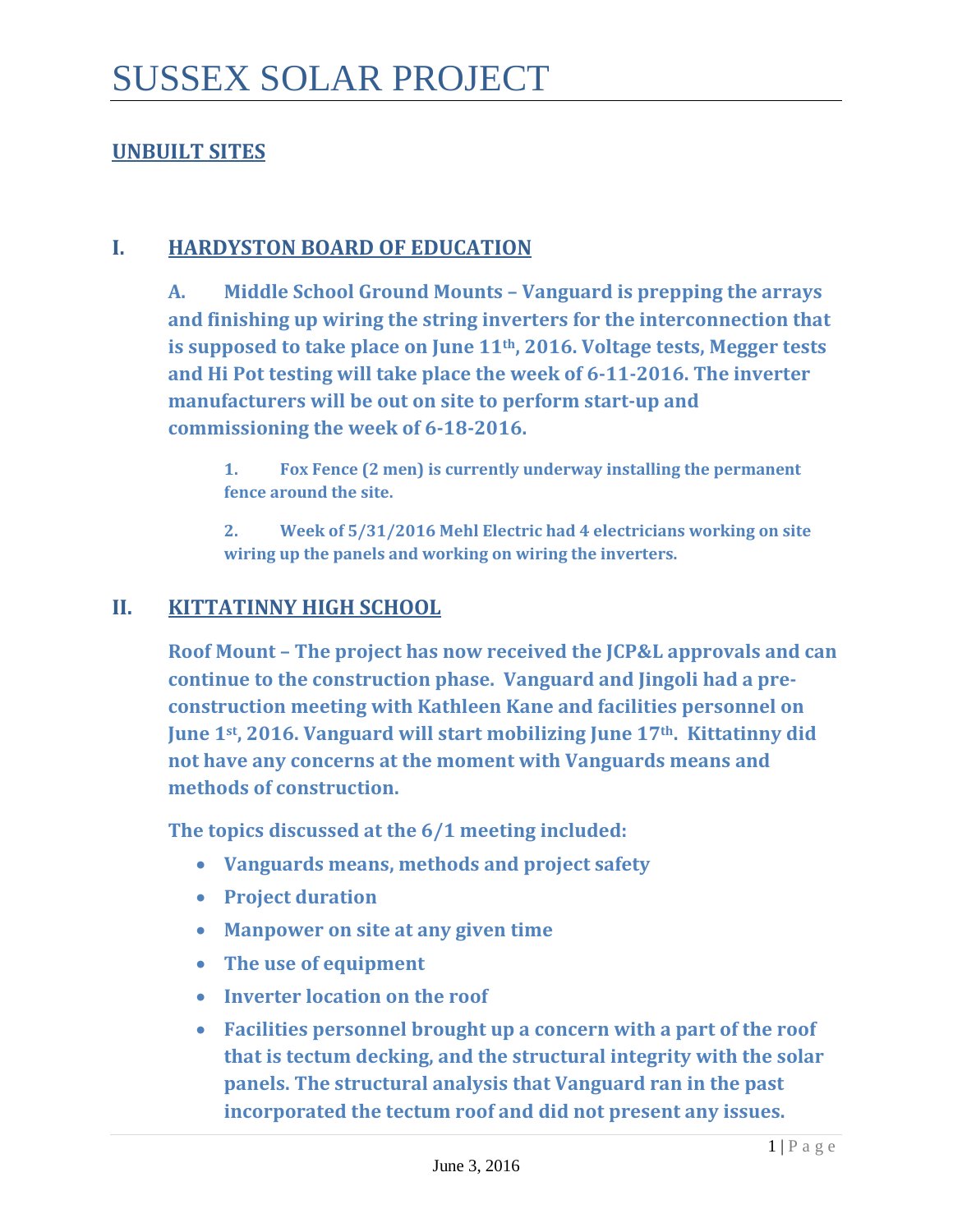# SUSSEX SOLAR PROJECT

## **III. SPARTA BOARD OF EDUCATION**

**Middle School Ground Mounts – The project has now received the JCP&L approvals and can continue to the construction phase. Vanguard had the utility company out to perform the mark-out around the site. Material will not be delivered until school is out for summer. Vanguard will be picking up the racking material from Jingoli's shop on June 20th, 2016 for site delivery. The next progress meeting with Sparta will take place on Wednesday June 8th, 2016 at the Sparta Middle School to walk the site and address any areas of concern.** 

## **IV. SUSSEX VO-TECH**

**A. Ground Mounts – Conduit layout throughout the site is being finished up and should be complete within the next two weeks. The electricians are mounting combiner boxes throughout the site. Vanguard will be saw-cutting the road, trenching and laying conduit for the interconnection run to the building starting June 2nd, 2016.** 

**1. Week of 5/31Mehl Electric had 3 electricians mounting combiner boxes and laying out conduit.** 

**2. Reivax contracting had 1 operator and 1 laborer loading up trucks with excess dirt and prepping the road for saw cutting on June 2nd, 2016.**

**B. Roof Mount – Vanguard did receive permits on Wednesday April 27th, 2016. Construction on this array will not start until the school is out for summer break so as not to disrupt students and staff.**

## **V. Valley Road School Roof Mount**

• **Gordon Gibbs has reached out to the County about getting the site access agreements formally submitted and signed off by the County and MCIA. Execution of this agreement is required from the County to move forward.**